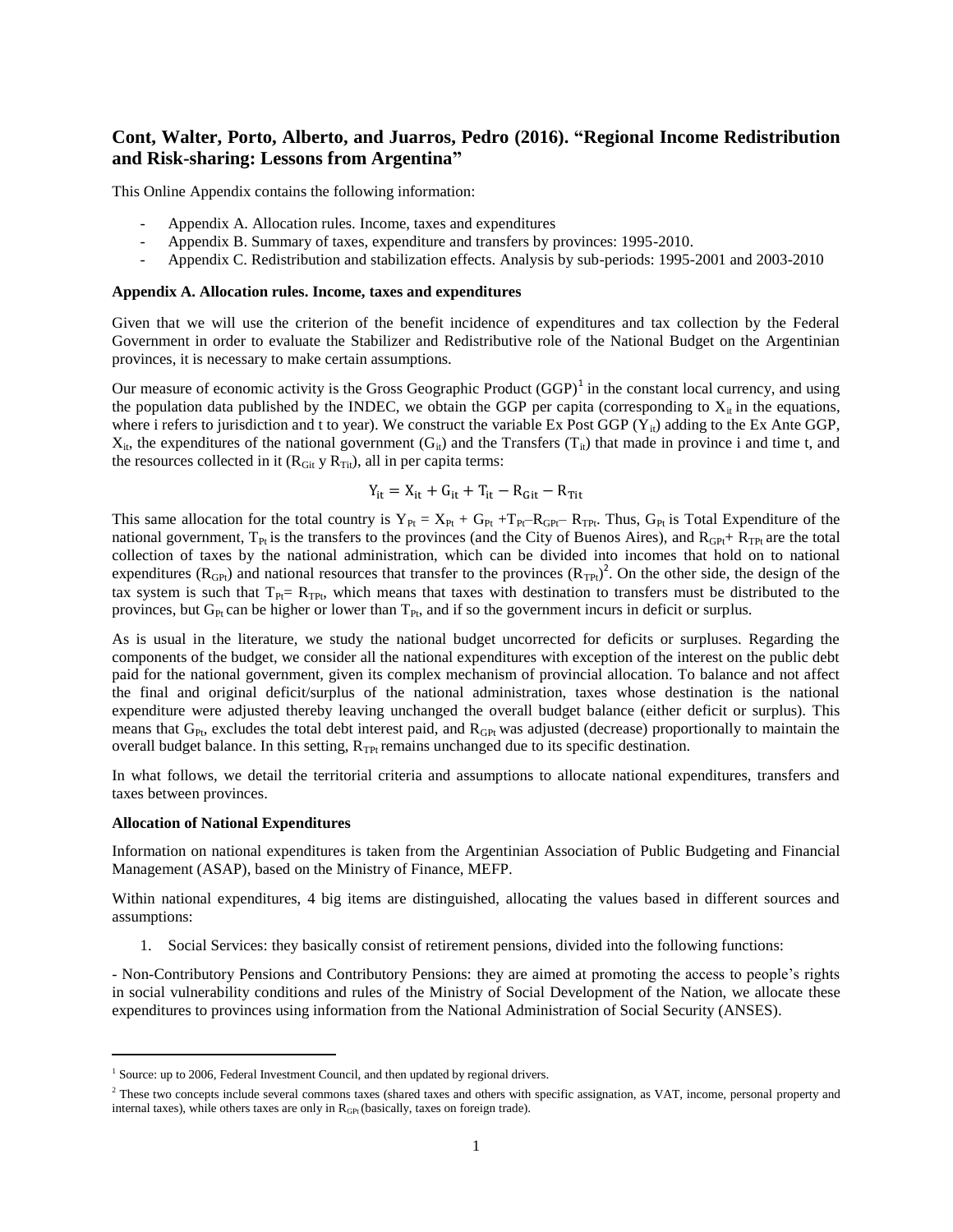- Former Military Program of Pensions: 50% as contributory pensions and 50% per population.

- Federal Police Program: 50% to CABA and 50% per population.

- Universal Child Allowance: it is based on information from "Gasto Público Social y su distribución a las Provincias en el Presupuesto Nacional 2012".

- Protection and Social Assistance: 2/3 on the basis of proportion of population under the poverty line and 1/3 per population.

- Education and Culture: college education allocated, 50% based in the location of the university and 50% per population. The rest of education and culture per population.

- Health: it consists of hospitals, research centers, insurance program and coverage to poor sectors. Allocated per population.

- Work, Housing and Water and Sewerage: 50% per population and 50% on the basis of proportion of population under the poverty line.

2. Economic Services: they are classified into the following functions:

- Energy, Mining and Fuel: it includes basically transfers to the electrical service, expenditures in infrastructure of generation and transmission and subsidies to YCF. Since 2002, it includes the subsidies to the private sector associated with the deficit in electrical generation, the deficit in the import of natural gas and others. Transfers to the private sector were allocated in terms of the contribution of each consumer-province to the deficit, in some cases based on the total provincial consumption or when available by official reports.

- Transport: up to 2003, the function included expenditures in vial infrastructure and subsidies to operators in the metropolitan area. Since 2004, it has deepened subsidies, especially in railways and subways and added the national airline. These expenditures were allocated according to the transfers of the national government to the respective location of the different operators, which correspond with between 80-100% to City of Buenos Aires and Province of Buenos Aires (or Greater Buenos Aires, and the distribution between these two jurisdictions were based on the number of passengers). On the other hand, expenditures on Aerolineas Argentinas, the national airline, were allocated according to the participation of each province in the higher quintile of the income distribution of the country.

- Communications: they are basically represented by the Public Media, and, insomuch as they are service of open access, we allocated it by population.

- Ecology and Environment: expenditures to control and conserve natural resources and the human environment. They were distributed by province per population.

- Agriculture, Industry, Trade, Tourism, Insurance and Finance: we assumed that these activities affect the consumption of the population, and then we allocated them by provincial consumption (see below).

3. Defense and Security: 50% per population and 50% per GGP, under the assumption that these expenditures protect the population and property.

4. General Administration: it is proportional to the resulting provincial distribution of the rest of the expenditures considered (Defense and Security, Social Services and Economic Services).

## **Allocation of National Taxes**

Information on tax collection is taken from the Argentinian Association of Public Budgeting and Financial Management (ASAP), based on the Ministry of Finance, MEFP.

- Value Added Tax (VAT): it is a consumption tax. Given the lack of annual data of consumption at the provincial level, we estimated a cross section regression with data from the 2004/2005 National Survey of Household Expenditure (ENGH), which contains income and expenditure estimations at the jurisdiction level. We used as a dependent variable the per capita consumption expenditures from ENGH and we took as independent variables (proxies at the provincial level) the energy consumption from residential users (Secretariat of Energy), supermarket expenditures (INDEC: National Institute of Statistics and Census) and the number of patented cars (DNRPA), all in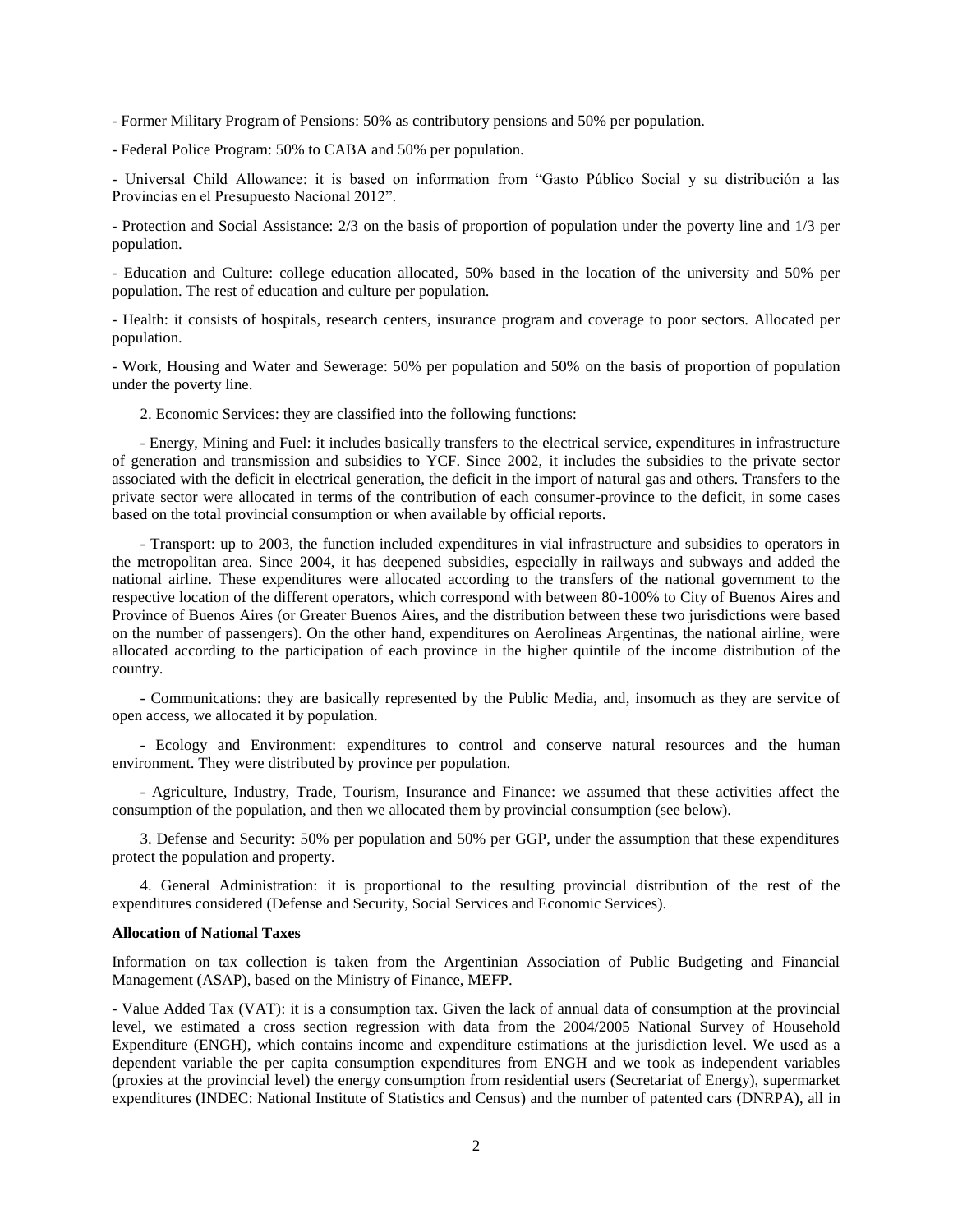per capita terms. These coefficients estimated were used to estimate the per capita provincial consumption to 1995- 2010.

- Income Tax: we considered jointly the Personal and Corporation Income Tax, because we didn't have shareholders data by provinces. We allocated them territorially according to the total household income that we took from the Household Permanent Survey (EPH) between 1995 and 2010.

Personal Property Taxes, Monotributo and Capital Resource Tax were distributed in the same way as the Income Tax.

- Contributions to Social Security: we adopted a criteria based on the employment rate adjusted by the economically active population (EAP) at the provincial level (data from EPH)<sup>3</sup>.

- Bank Credits and Debits: 80% as VAT and 20% as the Income Tax.

- Liquid Fuels: according to the consumption of liquid fuels (Secretary of Energy).

- Internal Taxes: they were allocated in terms of the average of the "Domestic Taxes", which includes VAT, Income Taxes, Liquid Fuels, Contributions to Social Security, Personal Property, Montributo and Bank Credits and Debits, excluding the Foreign Trade Taxes.

Others tax resources, No Tax Income and Sale of Goods and Service were also distributed geographically as "Domestic taxes".

- Export Taxes: they were assigned according to the provincial origin of the exported products (primary products, Agricultural and Industrial Manufactures) as published by INDEC [\(http://www.opex.sig.indec.gov.ar/comex/\)](http://www.opex.sig.indec.gov.ar/comex/) and subject to taxes under the existing taxes in Argentina published by the Ministry of Finance, available in [http://www.mecon.gov.ar/sip/dniaf/tributos\\_vigentes.pdf.](http://www.mecon.gov.ar/sip/dniaf/tributos_vigentes.pdf)

- Import Duties and Statistic Rate: they were allocated on the basis of the Gross Geographic Product (GGP).

- Property Rents and Current Transfer: per population.

 $\overline{\phantom{a}}$ 

<sup>&</sup>lt;sup>3</sup> We used a lineal trend to estimate annual economically active population because we only have information for 2001, 2005, 2010 and 2015.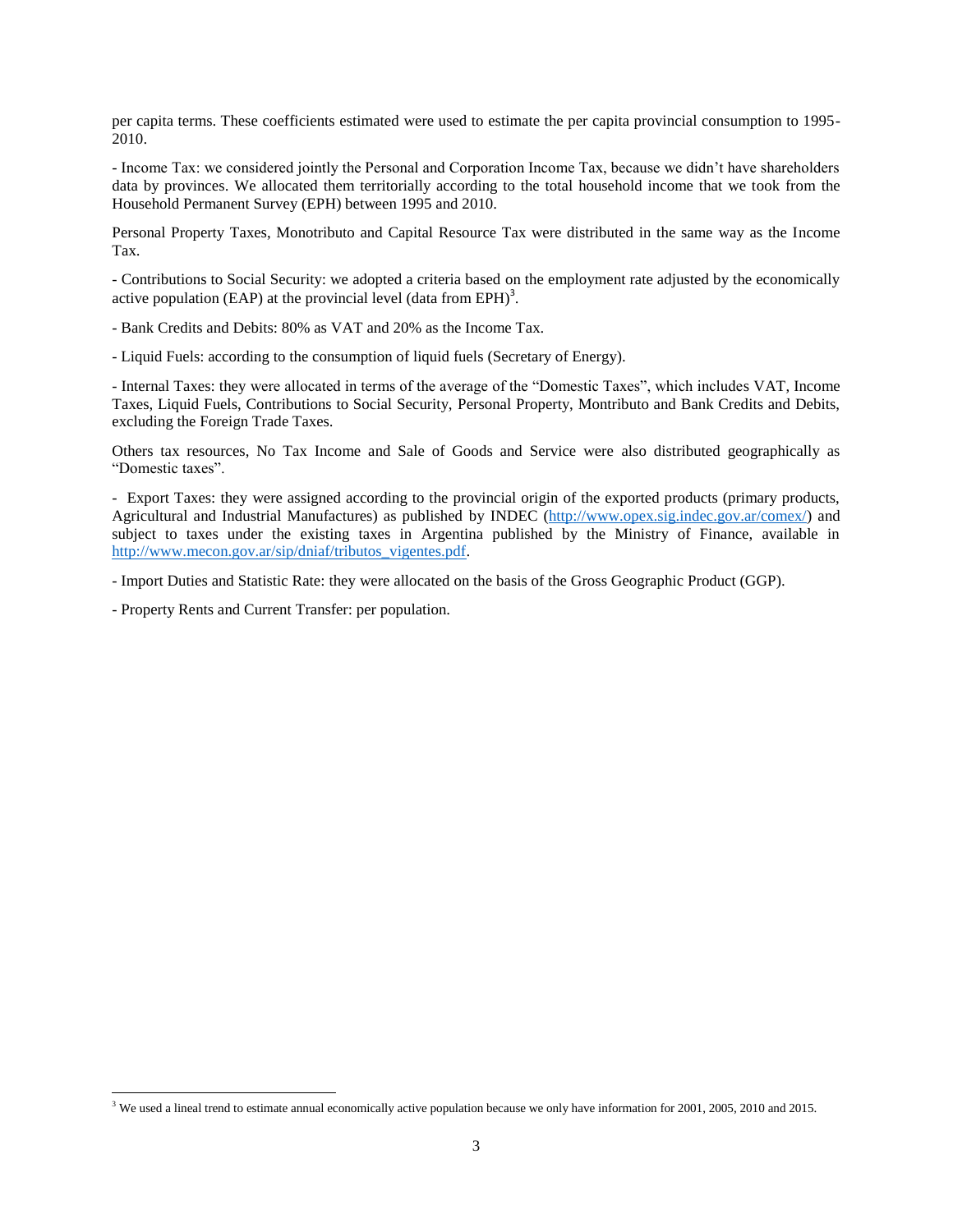## **Appendix B. Summary of taxes, expenditure and transfers by provinces: 1995-2010**

Table B.1 summarizes regional information on GGP per capita, expenditures (which are classified into three categories: social services, economic services, and defense plus safety plus public administration), together with national transfers to the provinces. This table also summarizes national resources (which include VAT, income tax, tax on personal assets, *monotributo*, trade taxes, social security and others). "Residuum Expenditure" is the difference between Expenditures and taxes that finance expenditures ("Taxes for expenditure"); Residuum Transfer" is the difference between Transfers and taxes that finance them. Finally, "Residuum" is the sum of Expenditure and Transfer Residua.

| Jurisdiction              | GGP per capita |        | Expenditure $+$<br>Transfer |       | Expenditure |       | Transfer |       | Taxes for<br>Expenditure |       | Taxes for<br>Transfer |     | Residuum<br>Expenditure | Residuum<br>Transfer | Residuum |
|---------------------------|----------------|--------|-----------------------------|-------|-------------|-------|----------|-------|--------------------------|-------|-----------------------|-----|-------------------------|----------------------|----------|
|                           | mean           | s.d    | mean                        | s.d   | mean        | s.d   | mean     | s.d   | mean                     | s.d   | mean                  | s.d | mean                    | mean                 | mean     |
| City Bs As                | 77,476         | 15,465 | 7,636                       | 2,421 | 7,305       | 2,278 | 331      | 176   | 6,162                    | 1,716 | 3,186                 | 702 | 1,143                   | $-2,854$             | $-1,712$ |
| <b>Buenos Aires</b>       | 24,646         | 4,297  | 4,694                       | 1,449 | 3,786       | 1,286 | 908      | 173   | 3,798                    | 1,423 | 1,674                 | 455 | $-12$                   | $-765$               | $-777$   |
| Catamarca                 | 20,192         | 8,662  | 8,852                       | 3,211 | 4,627       | 1,902 | 4,224    | 1,342 | 3,869                    | 2,392 | 1,145                 | 373 | 759                     | 3,079                | 3,838    |
| Córdoba                   | 24,668         | 3.060  | 5,338                       | 1,528 | 3,638       | 1,104 | 1.699    | 451   | 4,095                    | 1,615 | 1,565                 | 375 | $-456$                  | 135                  | $-322$   |
| Corrientes                | 13,467         | 1,425  | 5,582                       | 1,796 | 3,159       | 1,187 | 2,423    | 635   | 2,530                    | 1,001 | 1,011                 | 306 | 629                     | 1,412                | 2,041    |
| Chaco                     | 12,565         | 1,193  | 6,278                       | 1,883 | 3,282       | 1,074 | 2,995    | 869   | 2,551                    | 924   | 1,022                 | 278 | 731                     | 1,973                | 2,705    |
| Chubut                    | 38,983         | 5,398  | 8,526                       | 1,820 | 5,522       | 1,352 | 3,003    | 625   | 6,447                    | 2,455 | 2,485                 | 472 | $-924$                  | 519                  | $-406$   |
| <b>Entre Ríos</b>         | 18,354         | 3,117  | 6,070                       | 1,719 | 3,539       | 1,085 | 2,531    | 668   | 3,232                    | 1,340 | 1,253                 | 367 | 307                     | 1,278                | 1,585    |
| Formosa                   | 11,690         | 1,034  | 7,443                       | 2,231 | 3,036       | 1,172 | 4,408    | 1,116 | 2,332                    | 835   | 946                   | 265 | 704                     | 3,461                | 4,165    |
| Jujuy                     | 14,374         | 1,622  | 6,795                       | 1,465 | 3,882       | 949   | 2,914    | 555   | 2,695                    | 999   | 1,071                 | 281 | 1,187                   | 1,843                | 3,030    |
| La Pampa                  | 18,151         | 1,414  | 6,975                       | 3,346 | 3,928       | 2,200 | 3,046    | 1,163 | 3,275                    | 1,682 | 1,355                 | 565 | 653                     | 1,692                | 2,345    |
| La Rioja                  | 14,106         | 1,770  | 8,880                       | 2,846 | 5,045       | 1,882 | 3,835    | 1,083 | 2,780                    | 1,290 | 1,155                 | 420 | 2,265                   | 2,680                | 4,945    |
| Mendoza                   | 20,729         | 4,005  | 5,082                       | 1,865 | 3,648       | 1,427 | 1,434    | 457   | 3,248                    | 1,367 | 1,371                 | 460 | 400                     | 63                   | 463      |
| <b>Misiones</b>           | 19,360         | 3,518  | 5,406                       | 1,273 | 3,110       | 906   | 2,296    | 409   | 2,883                    | 832   | 1,156                 | 222 | 228                     | 1,139                | 1,367    |
| Neuquén                   | 61,305         | 6,812  | 7,985                       | 2,403 | 4,866       | 1,479 | 3,118    | 1,036 | 4,923                    | 783   | 1,797                 | 384 | -56                     | 1,321                | 1,265    |
| Río Negro                 | 25,087         | 3.049  | 7.837                       | 2,391 | 4,897       | 1,782 | 2,941    | 651   | 3,992                    | 1,292 | 1.663                 | 405 | 905                     | 1,278                | 2,182    |
| Salta                     | 13,146         | 1,268  | 6,597                       | 1,234 | 4,160       | 894   | 2,437    | 389   | 3,362                    | 1,012 | 1,311                 | 269 | 798                     | 1,126                | 1,924    |
| San Juan                  | 13,438         | 2,498  | 7,382                       | 2,219 | 4,370       | 1,448 | 3,012    | 810   | 3,075                    | 1,628 | 1,148                 | 336 | 1,294                   | 1,864                | 3,158    |
| San Luis                  | 25,044         | 1,997  | 7,264                       | 2,434 | 4,028       | 1,525 | 3,235    | 944   | 3,005                    | 1,259 | 1,201                 | 378 | 1,023                   | 2,035                | 3,058    |
| Santa Cruz                | 58,797         | 3,239  | 10,379                      | 2,290 | 4,725       | 1,521 | 5,654    | 899   | 7,282                    | 3,503 | 2,547                 | 799 | $-2,557$                | 3,107                | 549      |
| Santa Fe                  | 31,410         | 3,986  | 6,465                       | 1,370 | 4,469       | 1,003 | 1,996    | 410   | 5,347                    | 2,163 | 1,891                 | 354 | $-878$                  | 104                  | $-773$   |
| S. del Estero             | 11,470         | 1,873  | 7,231                       | 1,983 | 4,125       | 1,211 | 3,106    | 820   | 2,565                    | 1,012 | 999                   | 275 | 1,560                   | 2,108                | 3,667    |
| Tucumán                   | 13,918         | 1,738  | 6,095                       | 1,837 | 3,962       | 1,335 | 2,133    | 537   | 3,102                    | 1,025 | 1,261                 | 270 | 860                     | 872                  | 1,732    |
| T. del Fuego              | 69,908         | 4.907  | 12,232                      | 2,593 | 4,668       | 2,302 | 7,564    | 1,220 | 6,657                    | 2,313 | 2,828                 | 747 | $-1,989$                | 4,737                | 2,748    |
| Argentina                 | 27,392         | 4,164  | 5,802                       | 1,666 | 4,134       | 1,290 | 1,668    | 399   | 3,921                    | 1,433 | 1,655                 | 407 | 213                     | 13                   | 226      |
| $C.A.B.A.+$<br><b>PBA</b> | 33,783         | 5,976  | 5,232                       | 1,601 | 4,413       | 1,440 | 819      | 172   | 4,232                    | 1,467 | 1,944                 | 493 | 182                     | $-1,125$             | $-944$   |

**Table B.1. Average per capita national expenditures, transfers and revenues**

Note: Period 1995-2010 in constant 2010 values.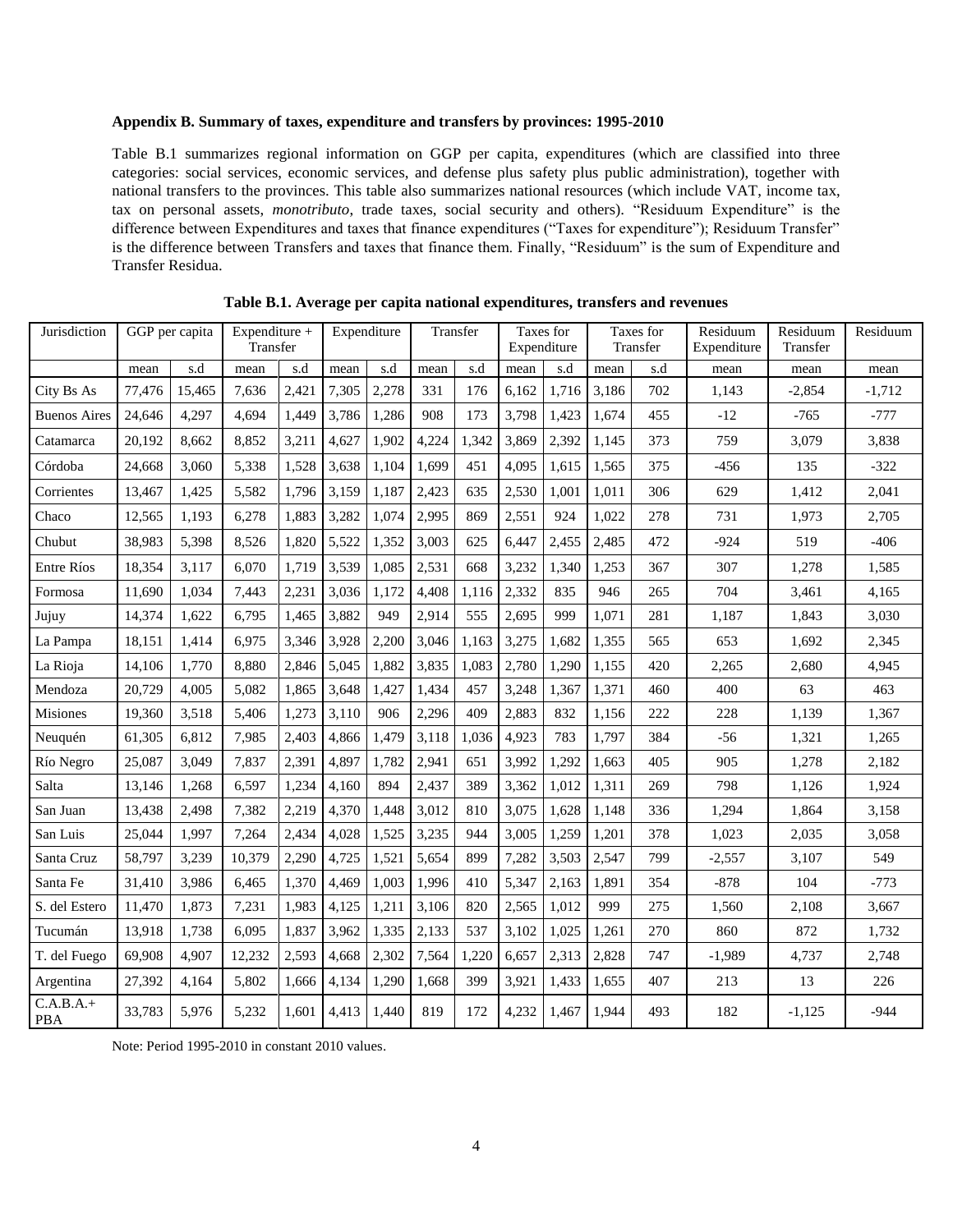#### **Appendix C. Redistribution and stabilization effects. Analysis by sub-periods: 1995-2001 and 2003-2010**

In the main body of the paper it was mentioned that, considering the possibility that institutional frameworks and macroeconomic regime may play an important part in these effects, we performed the redistribution and stabilization tests for two different sub-periods.

The period covered in this paper can be divided into two important sub-periods in the Argentinean history: the *90s* and the first decade of the *2000s*. From a macroeconomic perspective, the period between 1991 and 2001, known as the *90s* decade, was characterized by an economy with low inflation, an exchange rate pegged to the U.S. dollar subject to the Convertibility Law, strict monetary rules, but lax fiscal rules that ended in deficits during the second half of the decade and a social and economic crisis by the end of 2001. After the critical year of 2002, the next eight years were characterized by a growing economy and increasing inflation exposed to very favorable external conditions, a fixed exchange rate albeit free from the constraints imposed by the Convertibility Law, and more flexible monetary and fiscal environments. Therefore, the whole period is characterized by two business cycles, both with pronounced peaks and recessions with two completely different behaviors of fiscal balances (deficit during 1995-2001 and surplus in 2003-2010).

| <b>Measure</b>               |                                  | <b>Redistribution</b> |            | <b>Stabilization</b> |           |            |  |  |  |  |
|------------------------------|----------------------------------|-----------------------|------------|----------------------|-----------|------------|--|--|--|--|
|                              |                                  | Eq. $(6)$             | Eq. $(7)$  | Eq. $(8)$            | Eq. $(9)$ | Eq. $(10)$ |  |  |  |  |
| <b>Time period 1995-2001</b> |                                  |                       |            |                      |           |            |  |  |  |  |
|                              | Coefficient                      | 0.970                 | $0.970**$  | 0.863                | $0.885*$  | 0.937      |  |  |  |  |
| 1. National<br>Expenditure   | s.e.                             | (0.032)               | (0.012)    | (0.093)              | (0.059)   | (0.075)    |  |  |  |  |
| $+$ Transfers                | N                                | 24                    | 168        | 144                  | 168       | 168        |  |  |  |  |
|                              | adj. $R^2$                       | 0.990                 | 0.990      | 0.610                | 0.727     | 0.556      |  |  |  |  |
|                              | Coefficient                      | $0.973**$             | $0.972***$ | 0.900                | $0.872*$  | 0.962      |  |  |  |  |
| 2. National                  | s.e.                             | (0.007)               | (0.005)    | (0.086)              | (0.074)   | (0.072)    |  |  |  |  |
| Expenditure                  | N                                | 24                    | 168        | 144                  | 168       | 168        |  |  |  |  |
|                              | $\frac{\text{adj.}}{\text{R}^2}$ | 0.999                 | 0.998      | 0.627                | 0.68      | 0.57       |  |  |  |  |
|                              | coef.                            | 0.997                 | 0.998      | 0.973                | 1.017     | 0.982      |  |  |  |  |
| 3. Transfers                 | s.e.                             | (0.0359)              | (0.0133)   | (0.0251)             | (0.0324)  | (0.0258)   |  |  |  |  |
|                              | N                                | 24                    | 168        | 144                  | 168       | 168        |  |  |  |  |
|                              | $\underline{adj}. R^2$           | 0.993                 | 0.993      | 0.954                | 0.960     | 0.947      |  |  |  |  |
| <b>Time period 2003-2010</b> |                                  |                       |            |                      |           |            |  |  |  |  |
|                              | Coefficient                      | $0.934***$            | $0.935***$ | 0.981                | 0.985     | 0.987      |  |  |  |  |
| 1. National<br>Expenditure   | s.e.                             | (0.014)               | (0.005)    | (0.035)              | (0.023)   | (0.030)    |  |  |  |  |
| $+$ Transfers                | N                                | 24                    | 192        | 192                  | 192       | 192        |  |  |  |  |
|                              | adj. $R^2$                       | 0.985                 | 0.985      | 0.932                | 0.963     | 0.921      |  |  |  |  |
|                              | Coefficient                      | 0.955                 | $0.956***$ | 0.968                | $0.966*$  | 0.973      |  |  |  |  |
| 2. National                  | s.e.                             | (0.034)               | (0.012)    | (0.028)              | (0.019)   | (0.022)    |  |  |  |  |
| Expenditure                  | N                                | 24                    | 192        | 192                  | 192       | 192        |  |  |  |  |
|                              | adj. $R^2$                       | 0.993                 | 0.993      | 0.945                | 0.975     | 0.936      |  |  |  |  |
|                              | Coefficient                      | 0.979                 | 0.979*     | 1.012                | $1.016*$  | 1.013      |  |  |  |  |
| 3. Transfers                 | s.e.                             | (0.036)               | (0.012)    | (0.009)              | (0.009)   | (0.010)    |  |  |  |  |
|                              | N                                | 24                    | 192        | 192                  | 192       | 192        |  |  |  |  |
|                              | adj. $R^2$                       | 0.991                 | 0.991      | 0.993                | 0.993     | 0.991      |  |  |  |  |

**Table C.1. Redistribution and stabilization effects of national fiscal policy on GGP. Sub-periods 1995-2001 and 2003-2010.**

Notes: all panel data cases (stabilization equations) include fixed effect by province, which controls for local heterogeneities. Asterisks accompanying coefficients correspond to the significance of the test β or γ ≠ 1: \*\*\* significant at 1%, \*\* significant at 5%, \* significant at 10%. Robust standard errors (s.e.) in parenthesis.

Table C.1 presents the regression results for both sub-periods. The top panel (period 1995-2001) shows that the stabilization effect of national fiscal policy is approximately 7%-14% while the redistribution effect is weak (about